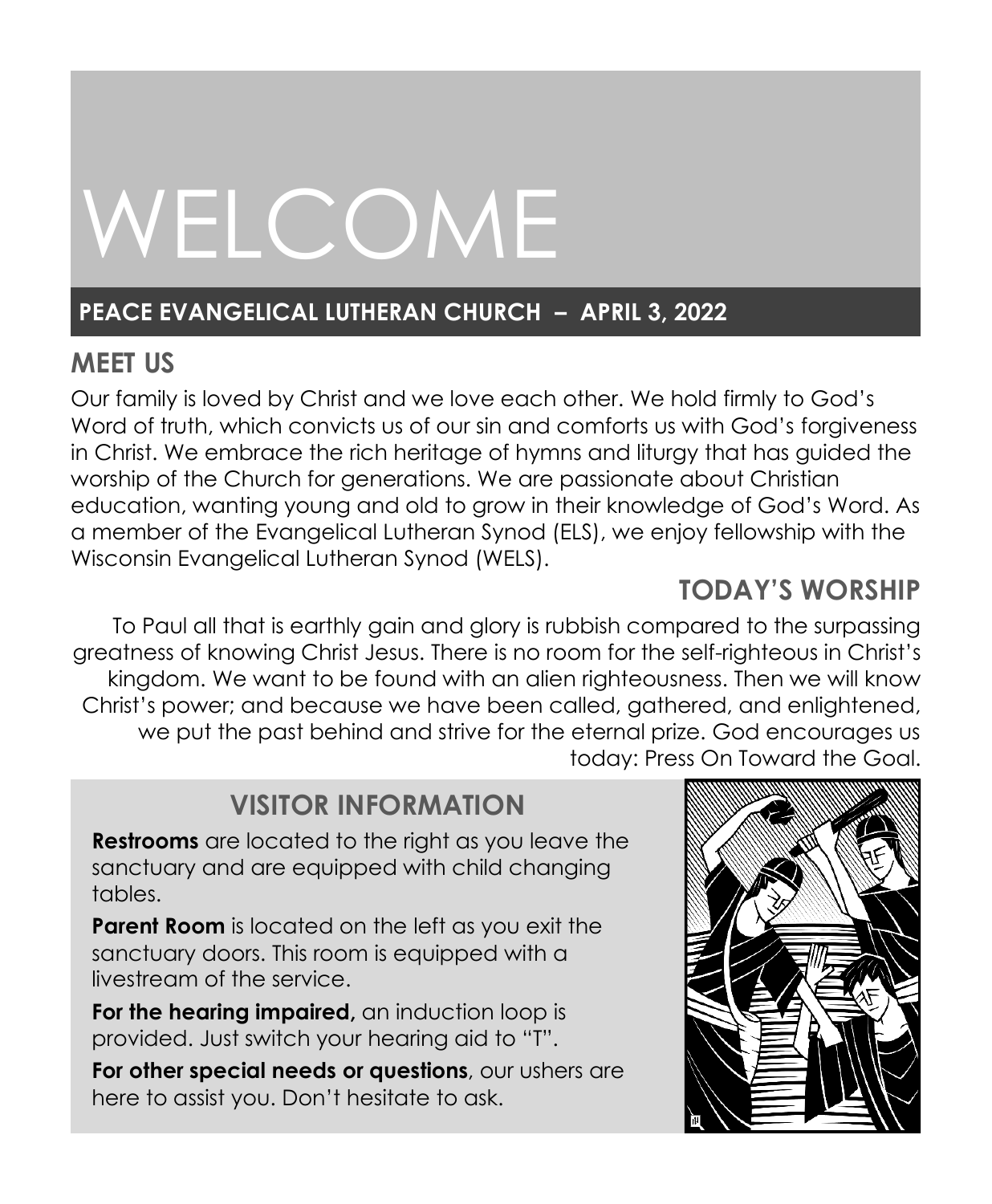# DIVINE SERVICE RITE 1 **PAGE 41**

## **WE COME BEFORE THE LORD**

#### **OPENING PRAYER**

O Lord, our Maker, Redeemer, and Comforter, we are assembled in Your presence to hear your holy Word. We pray You to open our hearts by Your Holy Spirit, that through the preaching of Your Word we may be taught to repent of our sins, to believe on Jesus in life and death, and to grow day by day in grace and holiness. Hear us for Christ's sake. Amen.

**HYMN** Father, Who the Light This Day │ ELH 14

#### **CONFESSION OF SIN**

We poor sinners confess to You, O God, not only that we have been conceived and born in sin, but also that throughout life we have often and in many ways offended You, our Lord and Maker, in thought, word and deed, so that You could with perfect justice reject and condemn us for all eternity.

**Therefore we come before You with sorrow of heart, in dread and terror of Your holy justice and of everlasting death. Our sins are a grievous foe, which we should hate in every way as long as we live.**

O merciful God, You still grant us in this hour to be reminded of Your fatherly goodness. According to the promise of Your Word we flee for refuge to Your infinite mercy and implore You, dearest Father, for the sake of Jesus Christ, Your only-begotten Son, our Brother, who was delivered up for our trespasses and raised again for our justification: Forgive us all our sins through faith, which the Holy Spirit increases in our hearts to full assurance.

**We therefore pray You, O Lord, through Your servant to declare to us the forgiveness of all our sins. We poor sinners are willing to forgive all who have offended against us. We earnestly desire to grow in true godliness. Help us, O God, for the sake of Jesus Christ our Savior. Amen.**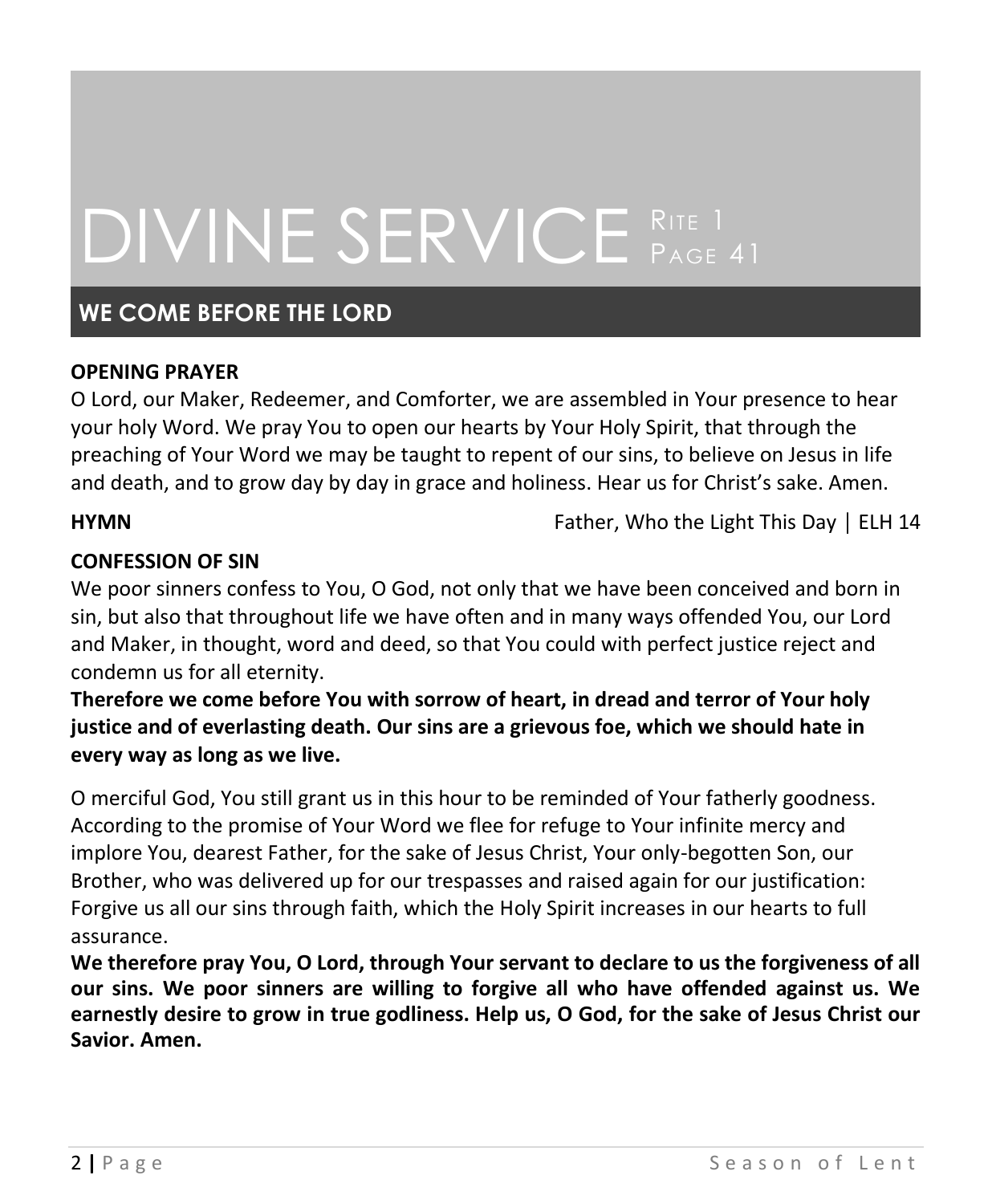**KYRIE ELEISON** (Lord, have mercy)



#### **ABSOLUTION**

Hear the holy and comforting Word of our Lord: Come unto me, all you who labor and are heavy laden, and I will give you rest. For God so loved the world that He gave His onlybegotten Son, that whoever believes in Him should not perish but have everlasting life. Lift up your hearts! By the authority of God and of my holy office I forgive you all your sins, in the name of the Father and of the Son and of the Holy Spirit. Amen.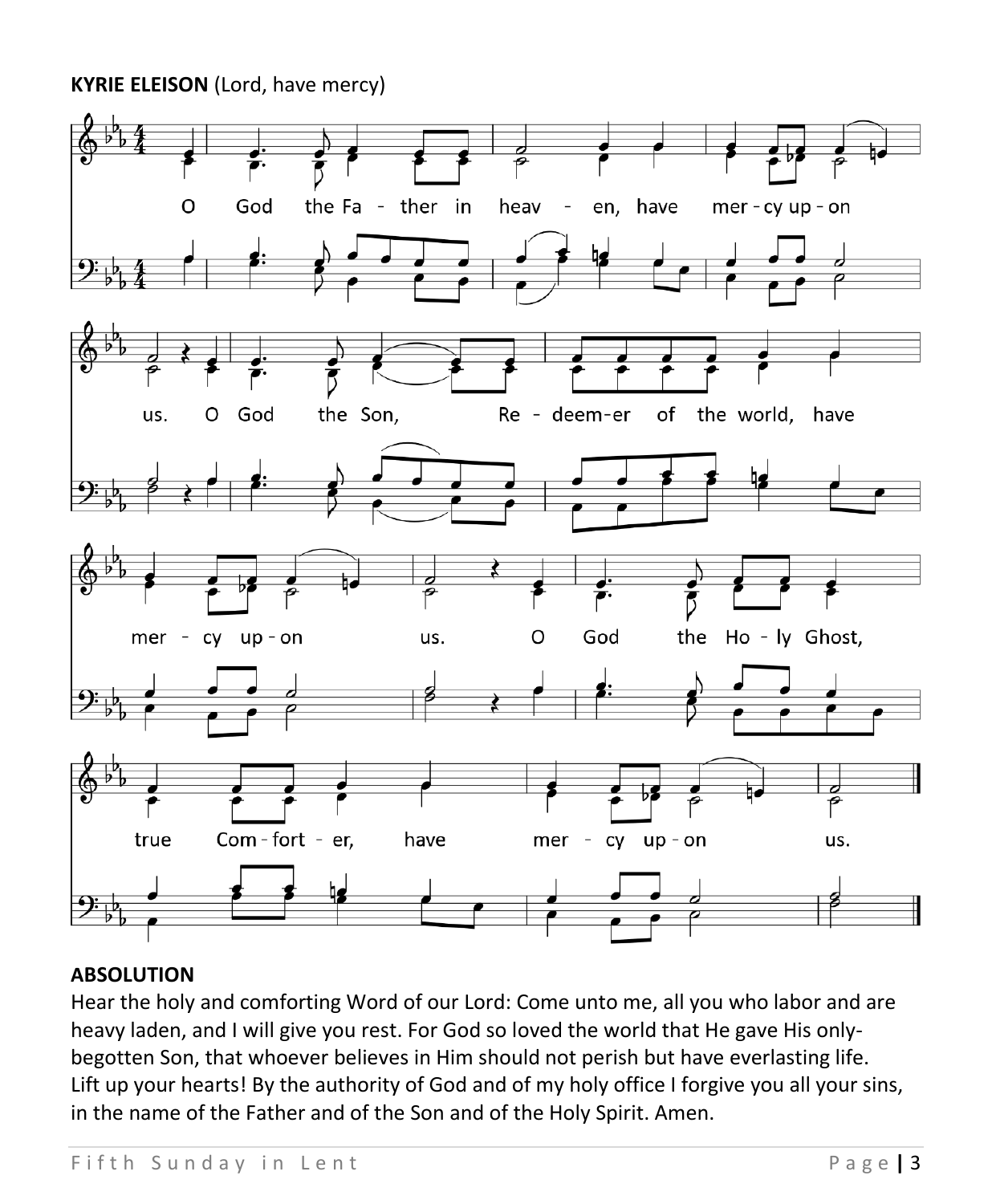#### **SALUTATION**

The Lord be with you.



## **PRAYER**

Almighty God, by Your great goodness, mercifully look upon Your people that we may be governed and preserved evermore in body and soul; through Your Son, Jesus Christ our Lord, who lives and reigns with You and the Holy Spirit, one God, now and forever.



# **WE HEAR GOD'S WORD Evangelical Heritage Version © 2019**

**OLD TESTAMENT READING** The Lord's new act of salvation | Isaiah 43:16-21

<sup>16</sup>This is what the LORD says, who makes a road through the sea and a path through mighty waters, <sup>17</sup>who brings out the chariot and the horses, the army and the strong warrior. They will all lie down together. They will not get up. They are extinguished. Like a wick they go out. <sup>18</sup>Do not remember the former things. Do not keep thinking about ancient things.  $19$ Watch, I am about to do a new thing. Now it will spring up. Don't you know about it? Indeed I will make a road in the wilderness. In the wasteland I will make rivers,  $^{20}$ The wild animals, the jackals and ostriches, will honor me, because I am providing water in the wilderness, rivers in a parched wasteland, water for my chosen people to drink. <sup>21</sup>This people that I formed for myself will declare my praise.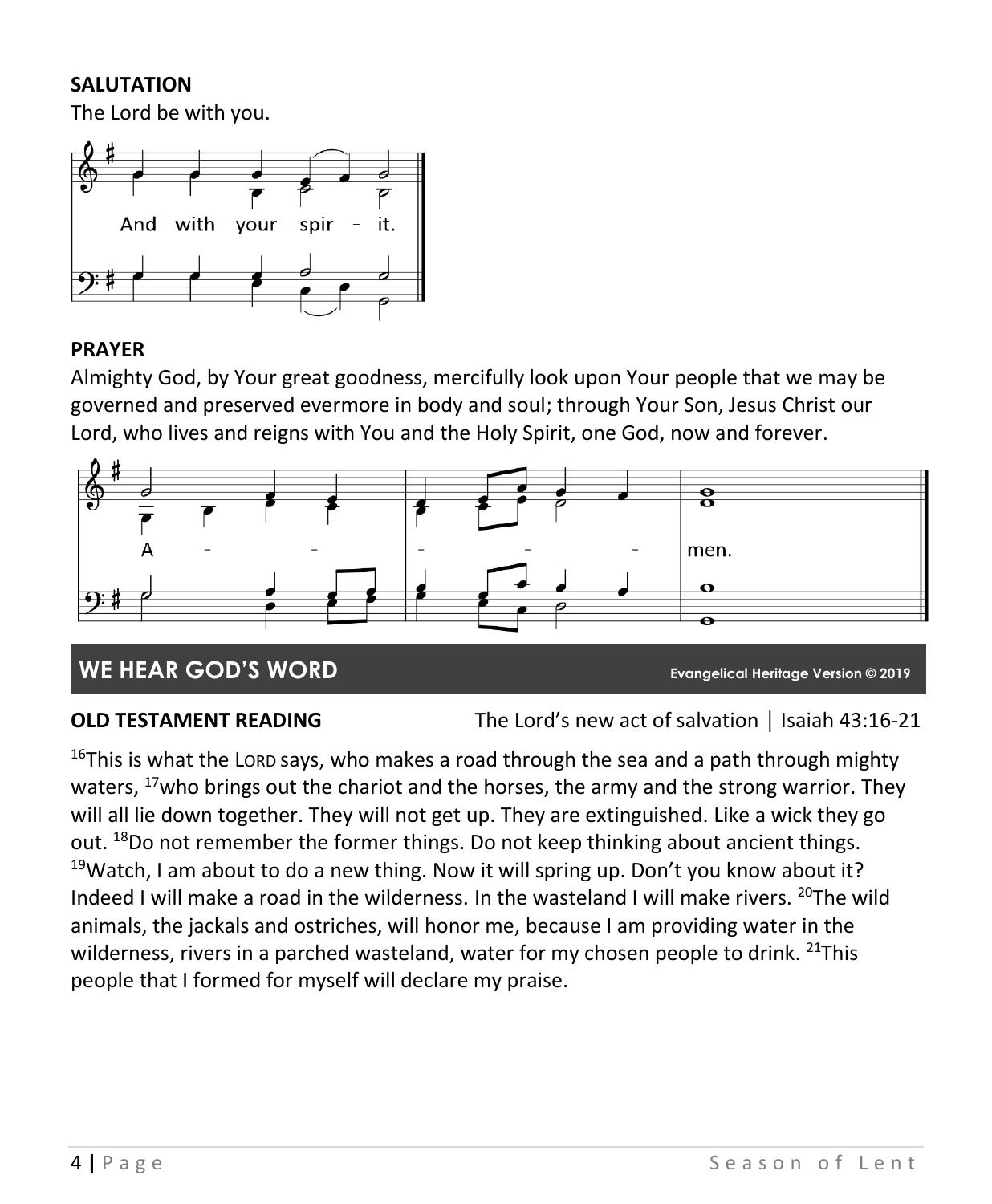

I am always with you, O LORD;\* you hold me by my right hand.

You guide me with your counsel,\* and afterward you will take me into glory.

Whom have I in heaven but you?\* And earth has nothing I desire besides you.

My flesh and my heart may fail,\* but God is the strength of my heart and my portion forever.

Glory be to the Father and to the Son\* and to the Holy Spirit, as it was in the beginning,\* is now, and will be forever. Amen.

Refrain

From Christian Worship: A Lutheran Hymnal, NPH © 1993. Reprinted under OneLicense.net A-721927.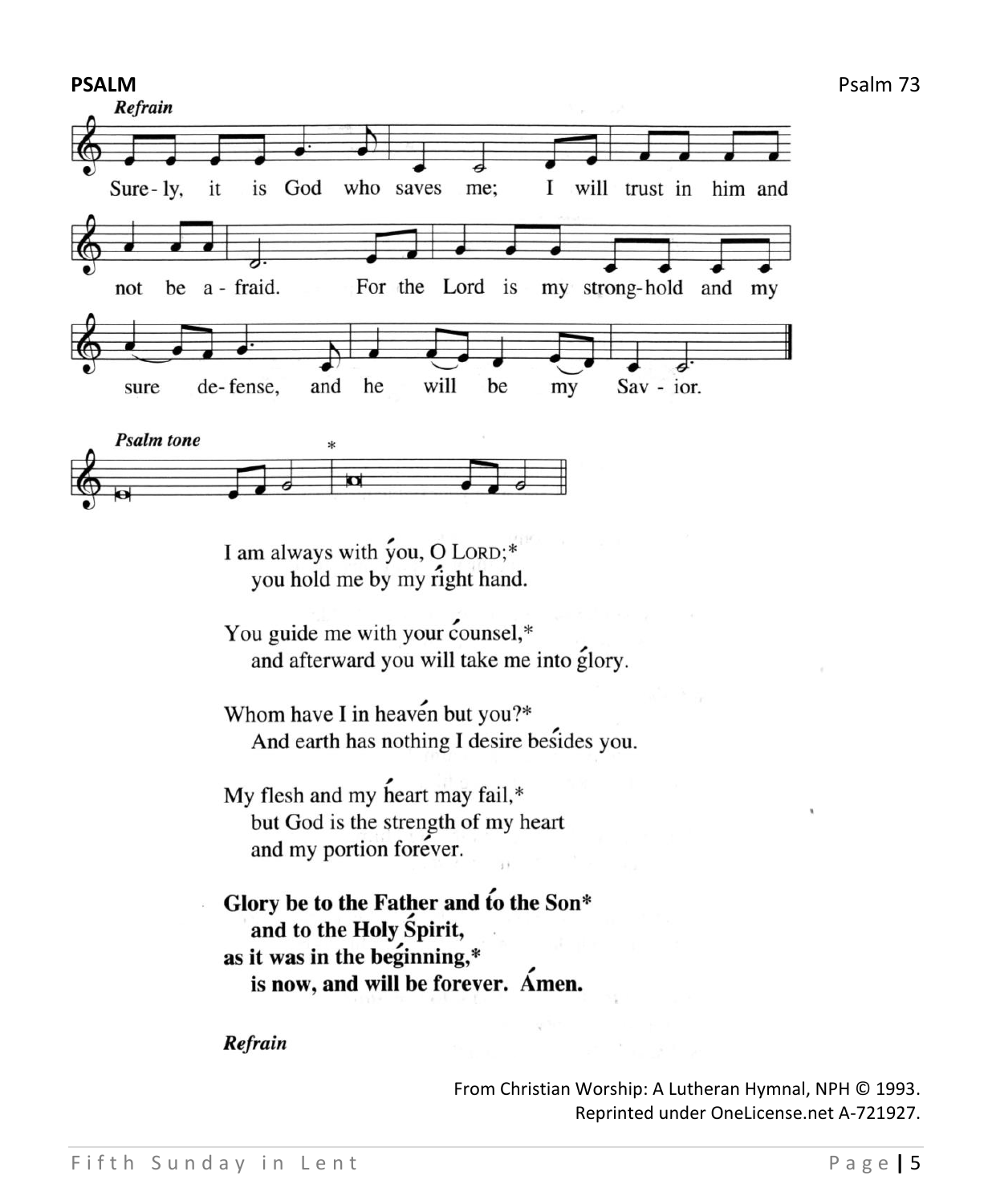



 $9$ He began to tell the people this parable: "A man planted a vinevard, leased it to some tenant farmers, and went away on a journey for a long time.  $^{10}$ When it was the right time, he sent a servant to the tenants to collect his share of the fruit of the vineyard. But the tenant farmers beat the servant and sent him away empty-handed. <sup>11</sup>The man went ahead and sent yet another servant, but they also beat him, treated him shamefully, and sent him away empty-handed. <sup>12</sup>He then sent yet a third. They also wounded him and threw him out. <sup>13</sup>The owner of the vineyard said, 'What should I do? I will send my son, whom I love. Perhaps they will respect him.' <sup>14</sup>"But when the tenant farmers saw him, they talked it over with one another. They said, 'This is the heir. Let's kill him, so that the inheritance will be ours.' <sup>15</sup>They threw him out of the vineyard and killed him. So what will the owner of the vineyard do to them? <sup>16</sup>He will come and destroy those tenant farmers and give the vineyard to others." When they heard this, they said, "May it never be!"  $^{17}$ But he looked at them and said, "Then what about this that is written: The stone that the builders rejected has become the cornerstone? <sup>18</sup>"Everyone who falls on that stone will be broken to pieces, and it will crush the one on whom it falls." <sup>19</sup>That very hour the chief priests and the experts in the law began looking for a way to lay hands on him, because they knew he had spoken this parable against them. But they were afraid of the people.

#### **APOSTLES' CREED**

I believe in God, the Father Almighty, Maker of heaven and earth.

And in Jesus Christ, His only Son, Our Lord, who was conceived by the Holy Spirit, born of the virgin Mary, suffered under Pontius Pilate, was crucified, died and was buried. He descended into hell; the third day He rose again from the dead; He ascended into heaven and is seated at the right hand of God the Father Almighty; from there He shall come to judge the living and the dead.

I believe in the Holy Spirit, the holy Christian Church, the Communion of Saints, the Forgiveness of sins, the Resurrection of the body, and the Life everlasting.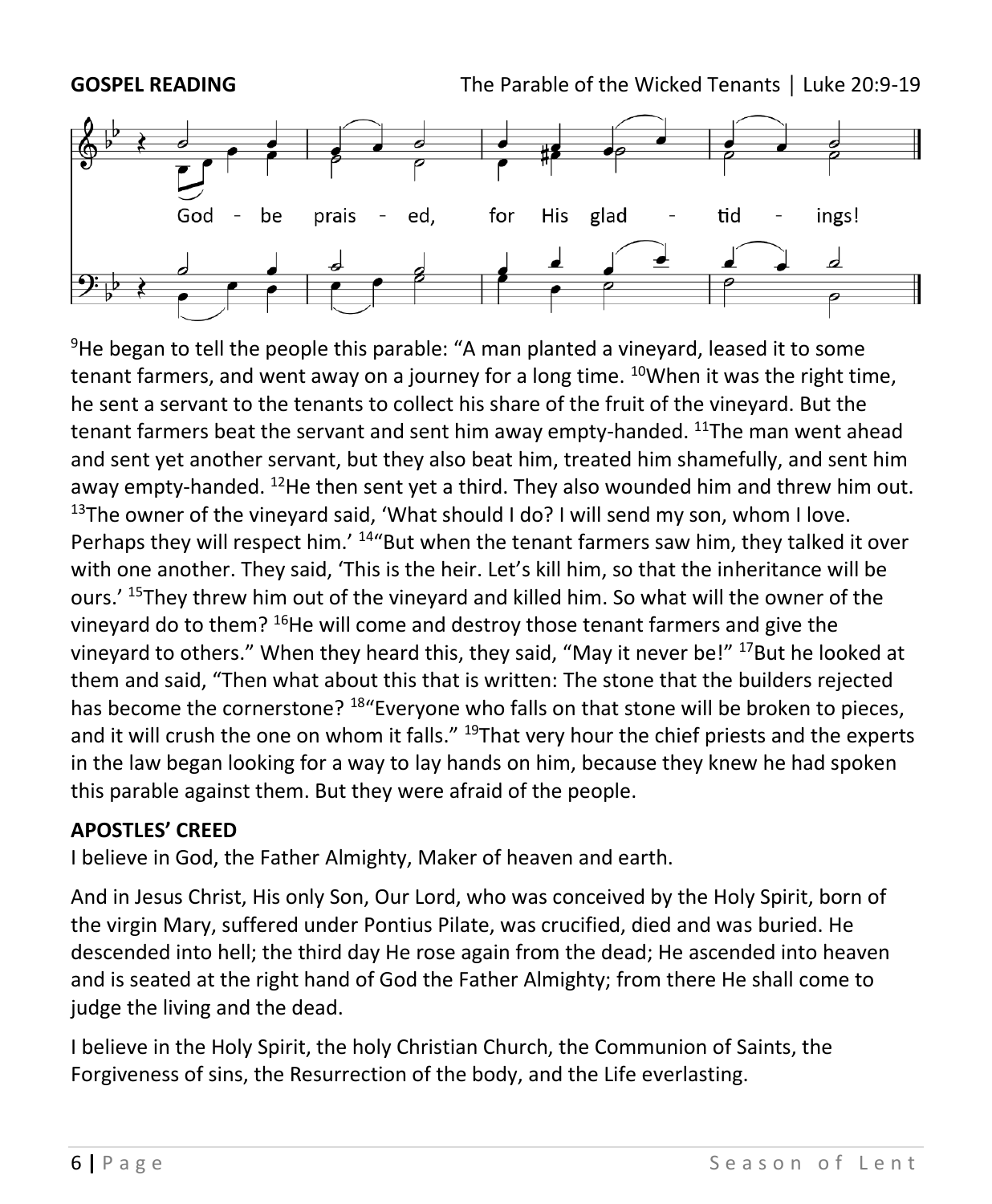

**TEEN CHOIR** My Worth is Not in What I Own │ Kendrick, Getty and Getty

My worth is not in what I own; not in the strength of flesh and bone, But in the costly wounds of love at the cross.

My worth is not in skill or name; in win or lose, in pride or shame.

But in the blood of Christ that flowed

At the cross.

I rejoice in my Redeemer, greatest Treasure, Wellspring of my soul. And I will trust in Him, no other; my soul is satisfied in Him alone.

As summer flowers we fade and die; fame, youth and beauty hurry by. But life eternal calls to us at the cross.

I will not boast in wealth or might, or human wisdom's fleeting light.

But I will boast in knowing Christ,

At the cross.

I rejoice in my Redeemer, greatest Treasure, Wellspring of my soul. And I will trust in Him, no other; my soul is satisfied in Him alone.

Two wonders here that I confess: my worth and my unworthiness. My value fixed, my ransom paid At the cross.

I rejoice in my Redeemer, greatest Treasure, Wellspring of my soul. I will trust in Him, no other; my soul is satisfied in Him alone.

Words and Music by Graham Kendrick, Keith Getty, and Kristyn Getty; Arr. David Angerman © 2014 Make Way Music and this arrangement © 2015 Getty Music Publishing and Make Way Music (Admin. by Music Services, Inc.). All rights reserved. Used by Permission: CCLI #7024758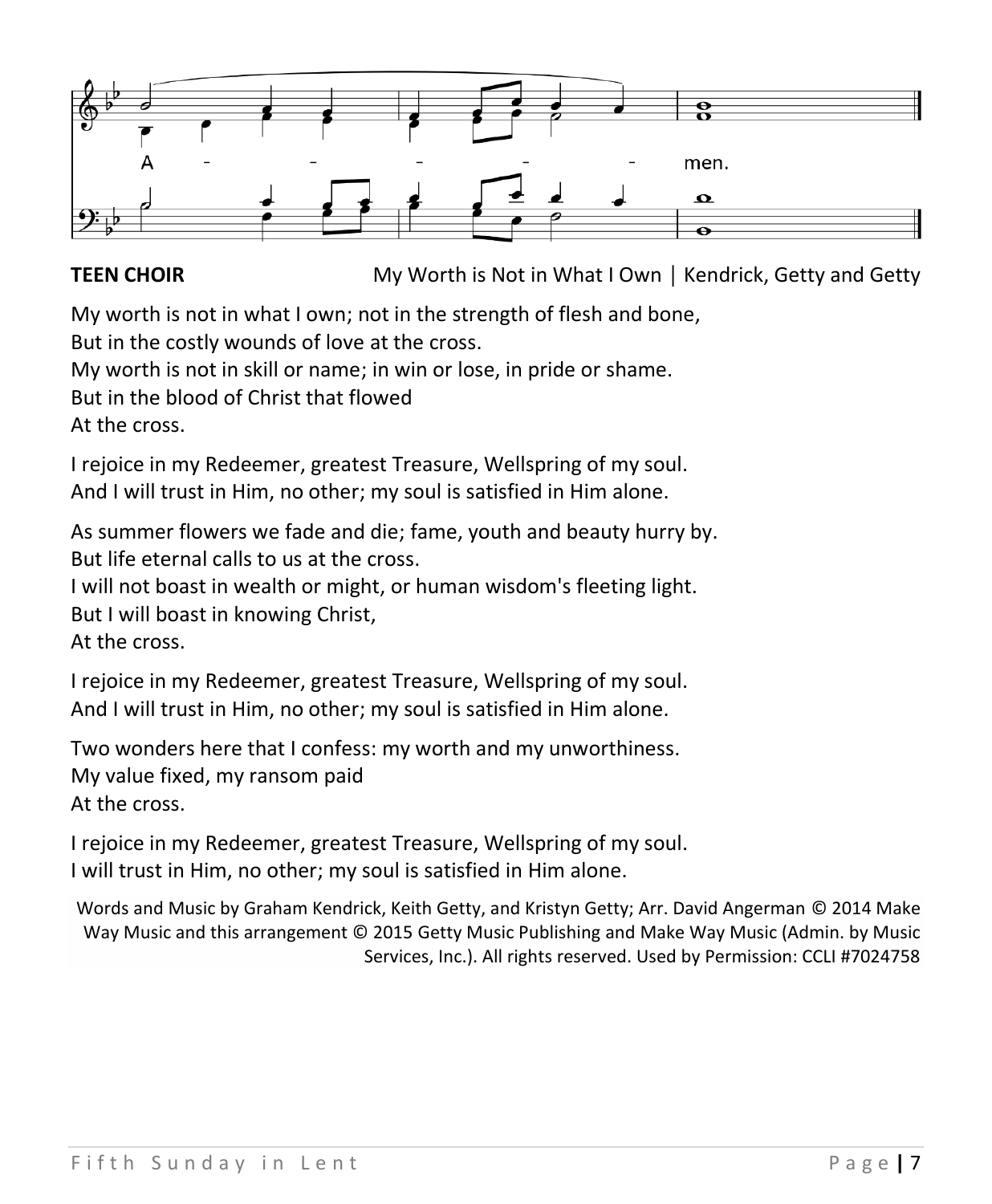$4...$ If anyone else thinks that he has grounds for confidence in the flesh, I have more: <sup>5</sup>circumcised on the eighth day, of the people of Israel, of the tribe of Benjamin, a Hebrew of Hebrews; in regard to the law, a Pharisee; <sup>6</sup>in regard to zeal, persecuting the church; in regard to the righteousness that is in the law, blameless.  $78$ ut, whatever things were a profit for me, these things I have come to consider a loss because of Christ. <sup>8</sup>But even more than that, I consider everything to be a loss because of what is worth far more: knowing Christ Jesus, my Lord. For his sake, I have lost all things and consider them rubbish, so that I may gain Christ <sup>9</sup>and be found in him, not having a righteousness of my own, which comes from the law, but that which comes through faith in Christ, the righteousness that comes from God by faith. <sup>10</sup>I do this so that I may know him and the power of his resurrection and the fellowship of his sufferings, being conformed to his death,  $11$ in the hope that in some way I may arrive at the resurrection from the dead.  $^{12}$ Not that I have already obtained this or have already reached the goal, but I press on to take hold of that for which Christ Jesus also took hold of me. <sup>13</sup>Brothers, I do not consider myself to have taken hold of it yet, but there is one thing I do: Forgetting the things that are behind and straining toward the things that are ahead,  $^{14}$  press on toward the goal, for the prize of the upward call of God in Christ Jesus.

# **WE GIVE THANKS**

## **PRAYER OF THE CHURCH**

Heavenly Father, you loved the world and gave your Son to liberate us from sin and death by his obedient death on the cross.

## **We confess that without your love we are lost.**

Lord of the Church, we thank you for the treasure of the gospel. By your Spirit, keep our eyes fixed on Jesus, the author and perfecter of our faith.

### **Strengthen our determination to do what pleases you, no matter what the danger or the cost.**

Let us pray for those who carry a cross in the name of Christ and face ridicule and persecution for the sake of the kingdom: missionaries and chaplains, young people who stand up for what is right in the face of pressure to do what is wrong, and all who pay a high price for their faith and their values as Christians.

## **By your Spirit, O Lord, grant them patience and endurance.**

Let us pray for those who carry heavy burdens in life: the sick and the chronically ill, the depressed and the lonely, those torn by conflict in personal relationships, those victimized by war and injustice, and all who face the terrors of life with a heavy heart.

**Grant them peace, O Lord, and in your mercy, be their guardian and friend, their comfort and hope.**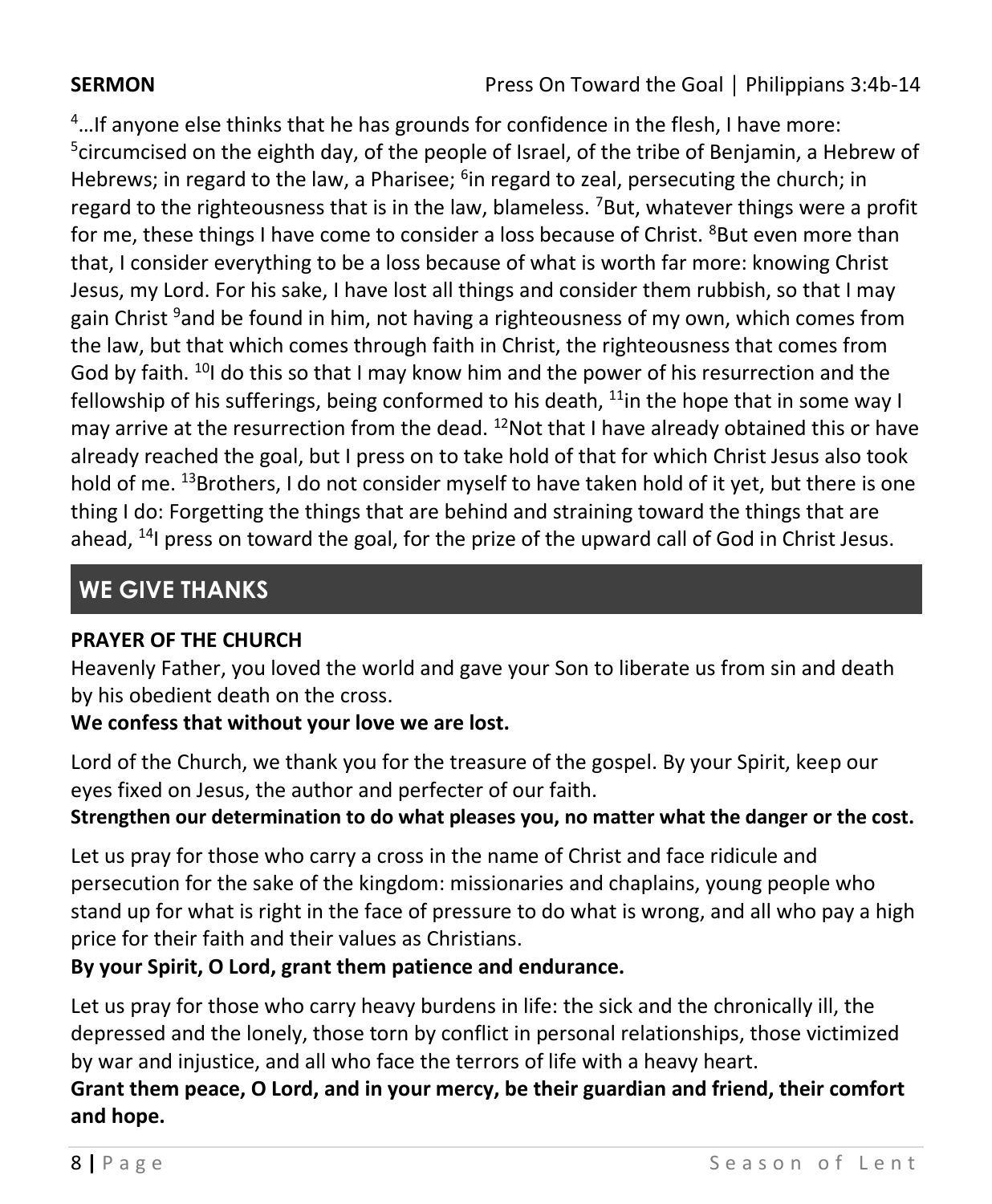Let us pray for those who care for others: pastors and counselors; physicians and nurses; social workers and caring friends; all who feed the hungry, comfort the hurting, and stand beside the dying.

#### **Strengthen them in their work, O Lord, and do not let them become weary in doing good.**

*Special prayers and intercessions may follow.*

Help us run with perseverance the race marked out for us. Keep us faithful even to the point of death, that we may receive the crown of life, through Jesus Christ, our Lord. **Amen.**

### **OFFERING & FRIENDSHIP REGISTER**

| Father, forgive us for all we have done.    |
|---------------------------------------------|
| Daily we stumble; from you we do run.       |
| Often to try our own heaven to earn,        |
| Forgive us, Lord; to your Son help us turn. |

There on the cross we see God's only Son. Payment for sin; once for all and for one. "Father, forgive them," he prays on the tree. Showing his love and his mercy so free.

Look to the cross; find forgiveness and love, Pardon from God in his heaven above. Father, forgive us for all we have done. Father, forgive for the sake of your Son. Father, forgive for the sake of your Son.

**8:15 – MOUNT OLIVE CHOIR** Father, Forgive Us | Matthew Manthe

Glory Be to Jesus │ F. Filitz

Glory be to Jesus, Who in bitter pains Poured for me the lifeblood from His sacred veins.

Grace and life eternal in that blood I find; Blest be His compassion, infinitely kind.

Lift we, then, our voices, swell the mighty flood; Louder still and louder praise the precious blood!

> *Father, Forgive Us* words and music ©2018 Northwestern Publishing House. Used by permission: CCLI #104775. *Glory Be to Jesus* from ELH #283:1, 2, 6. Used by permission.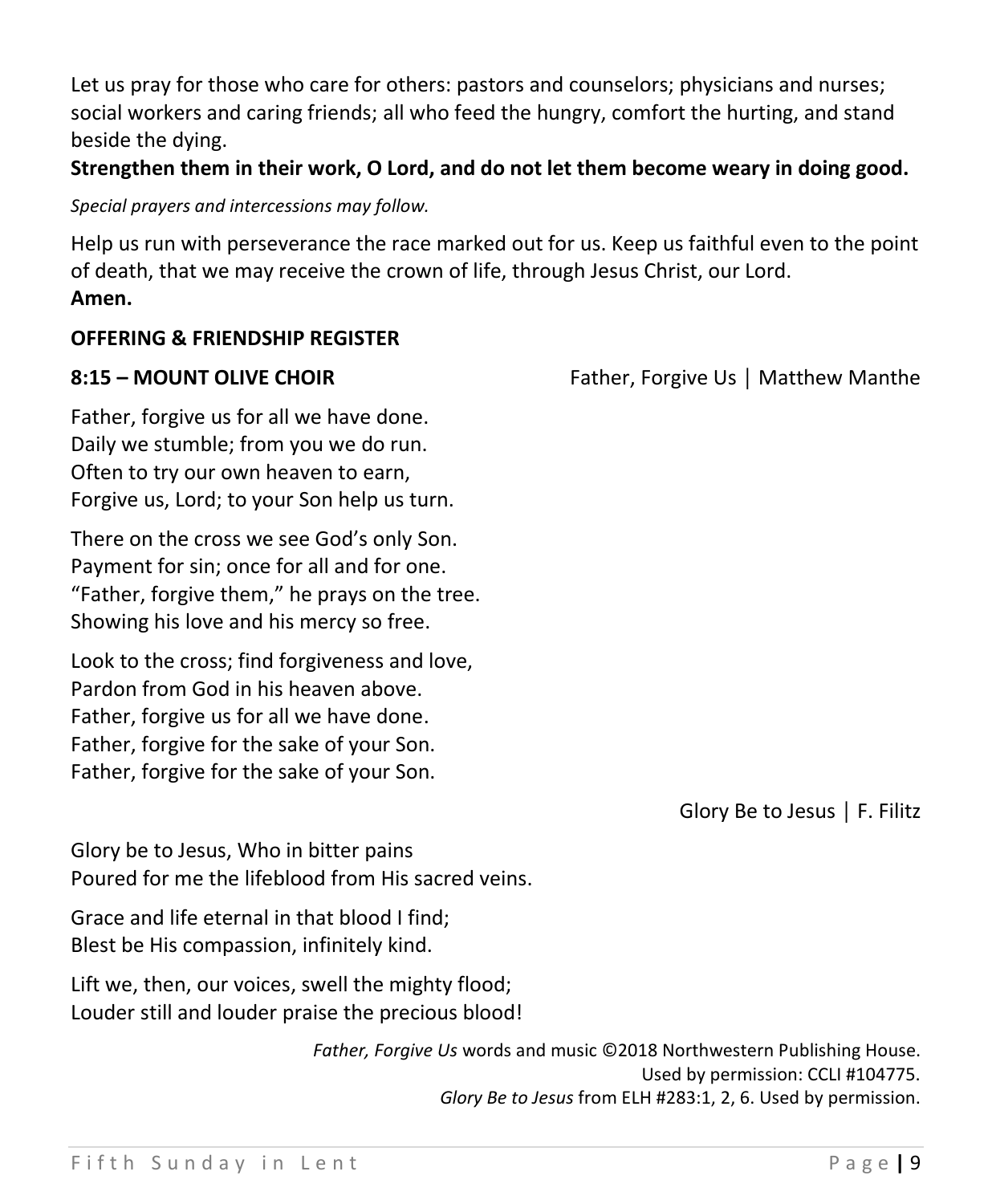

#### **PRAYER**

We thank you, Almighty God, that You have built Your Church upon the foundation of the Apostles and Prophets, Jesus Christ Himself being the Head Cornerstone. Grant that we may be joined together in unity of spirit by their doctrine, that we may be made a holy temple acceptable unto You, through Jesus Christ, Your Son, our Lord, who lives and reigns with You and the Holy Spirit, one true God, now and forever.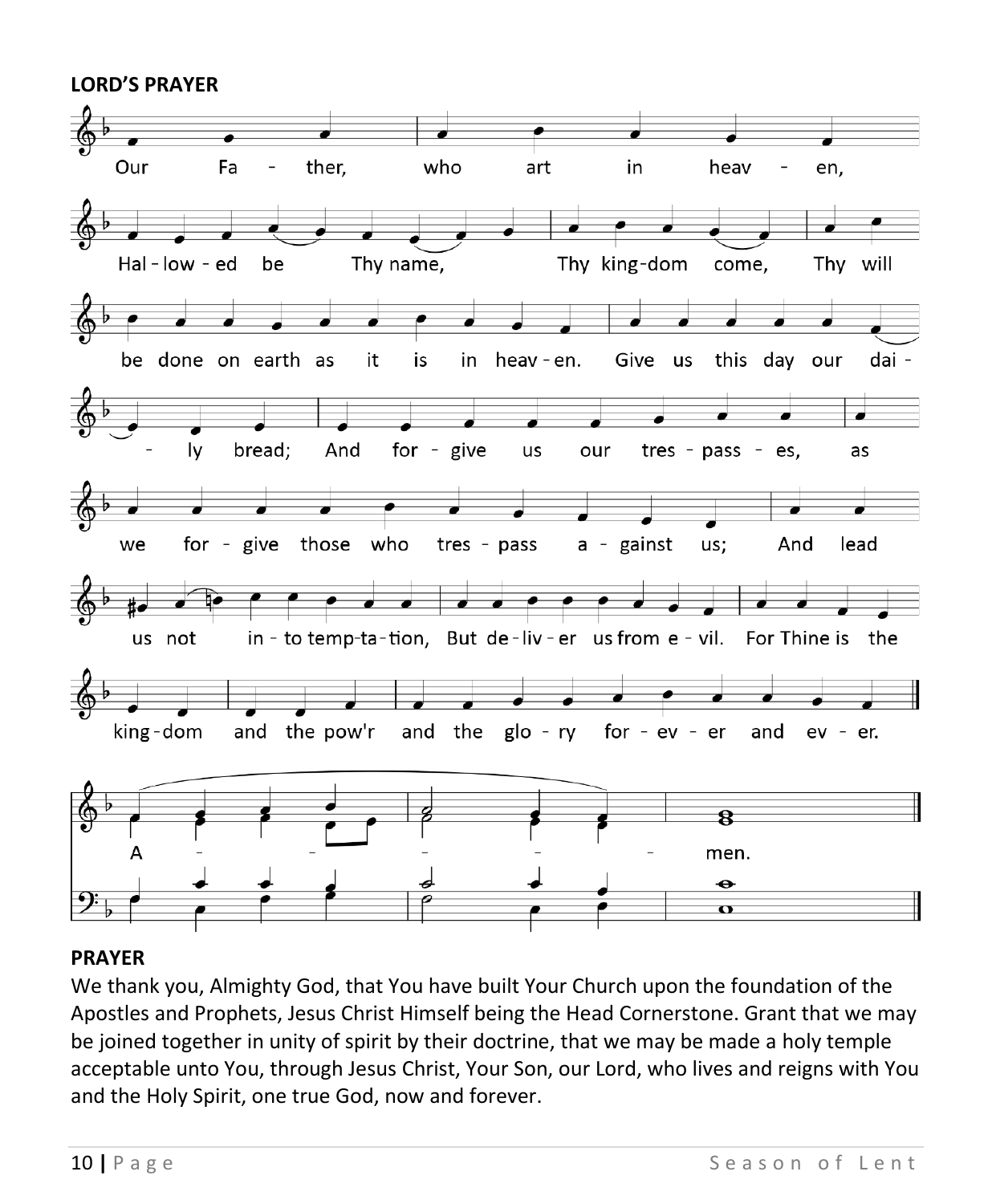

#### **BENEDICTION**

The Lord bless you and keep you.

The Lord make His face shine upon you and be gracious unto you.

The Lord lift up His countenance upon you and give you peace.



**HYMN** Draw Us to Thee │ ELH 581

#### **PRAYER**

O Lord, we render unto You our heartfelt thanks that You have taught us what You would have us believe and do. Help us, O God, by Your Holy Spirit, for the sake of Jesus Christ, to keep Your Word in pure hearts, that we thereby may be strengthened in faith, perfected in holiness, and comforted in life and death. Amen.

# Teen Choir **The Choir** Choir Choice Assembly Matie Hartwig | Director/Accompanist Mt. Olive Choir National According to the Choice of the Choice of the Choice of the Choice of the Choice of the Choice of the Choice of the Choice of the Choice of the Choice of the Choice of the Choice of the Choice of th Anita Krienke | Accompanist Organist **Katie Hartwig** Constanting Constanting Constanting Constanting Constanting Constanting Constanting Constanting Constanting Constanting Constanting Constanting Constanting Constanting Constanting Constanting Const Ushers Nick Peters & Rob Paulsen Josh McCabe & Ken Mellon Refreshments Group 4 **WE THANK THOSE WHO SERVE**

#### Fifth Sunday in Lent **Filtra and Automobia and Page | 11**